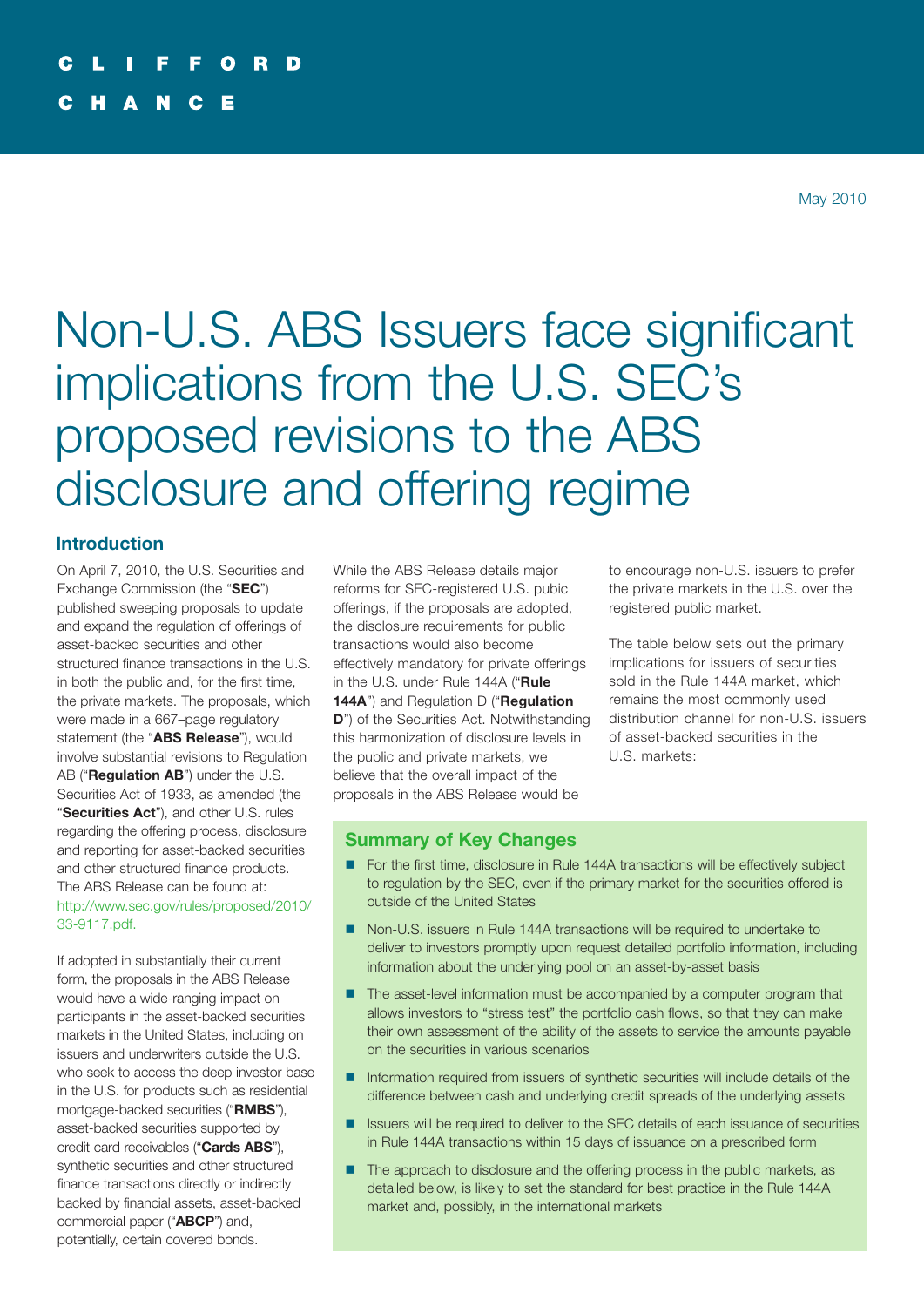It is important for non-U.S. issuers to understand that the SEC has issued the ABS Release in the context of a politically charged environment in the United States, in response to perceived failures of the domestic securitization markets, particularly in the sub-prime RMBS and collateralized debt obligation ("**CDO**") sectors. Accordingly, the proposals are geared to address what the SEC believes were the causes of these failures, with only passing consideration for any impact that the proposals may have on markets for asset-backed securities outside of the United States. The ABS Release is also part of a constellation of overlapping (and, in places, inconsistent) regulatory initiatives in the U.S. intended to "fix" securitization, including proposed legislation in both the House of Representatives and the Senate and a major policy statement issued by U.S. bank regulators. The SEC has also adopted a number of separate rules regarding the "regulation of nationally recognized statistical rating agencies" ("**NRSROs**") including Rule 17g-5 (discussed below).

The proposals were published in the Federal Register on May 3, 2010 and are subject to a 90-day public consultation period with a deadline of August 2, 2010, during which industry participants submit comments and reactions to the SEC. Following the consultation period, the SEC will consider all submissions, and may revise the proposals in response to the feedback received. At that time, the SEC may choose to adopt some or all of the proposals found in the ABS Release. Alternatively, the SEC may choose to re-propose portions of the proposals if they feel that there was a sufficiently adverse response from

commentators to portions of the original proposal to merit re-consideration.

At this point, it is very difficult to forecast when some or all of these proposals will come into effect. If adopted, the provisions of the ABS Release will strictly apply only to assetbacked securities and other structured finance products issued in the U.S. after the date set by the SEC for implementation of the proposals. However, as discussed further below, even prior to adoption, we expect that the proposals will start to establish a new level of "best practice" in the U.S. securitization markets. The strong position taken by the SEC in a number of areas, such as the provision of loanlevel data by issuers, mirrors some of the recent proposals consulted on by the European Central Bank and the Bank of England. Further, the various proposals may well start to shape investor expectations prior to their formal effectiveness.

This memorandum focuses on the impact of the current proposals on non-U.S. issuers and underwriters of assetbacked securities and other structured finance products sold into the United States in either the public or most common private markets. In addition to sections describing the various proposals contained in the ABS

Release, we also provide commentary on these proposals which we hope will help market participants better respond to the challenges and opportunities presented by the ABS Release.

If you have any comments or concerns relating to the impact of the ABS Release on your business, please do not hesitate to contact the authors of this memorandum or your normal Clifford Chance contacts.

# **Executive Summary**

The ABS Release contains a number of proposed regulatory changes designed to increase transparency for investors in the securitization markets and to reduce reliance on rating agencies. However, the proposals will also significantly expand the disclosure and reporting obligations of issuers and underwriters of assetbacked securities in the U.S. and, if adopted, may discourage or make uneconomic certain types of securitization. Highlights of the proposals contained in the ABS Release include:

**n** Issuers of asset-backed securities or other structured finance products in most private transactions in the U.S. (including non-U.S. issuers conducting an offering in the U.S. pursuant to Rule 144A alongside a separate offering outside of the U.S.)

## **Investors – Not Rating Agencies**

One of the main themes underlying the ABS Release is the perceived failure of the NRSROs most directly involved in the asset-backed securities markets to correctly assess the risk of default in many asset-backed securities and the over-reliance of investors on these rating agencies. Accordingly, the proposals in the ABS Release seek to provide to investors all the data and analytic tools necessary to allow them to make a full evaluation of the risks inherent in any structured product offering, effectively seeking to de-emphasize the role of the NRSROs going forward.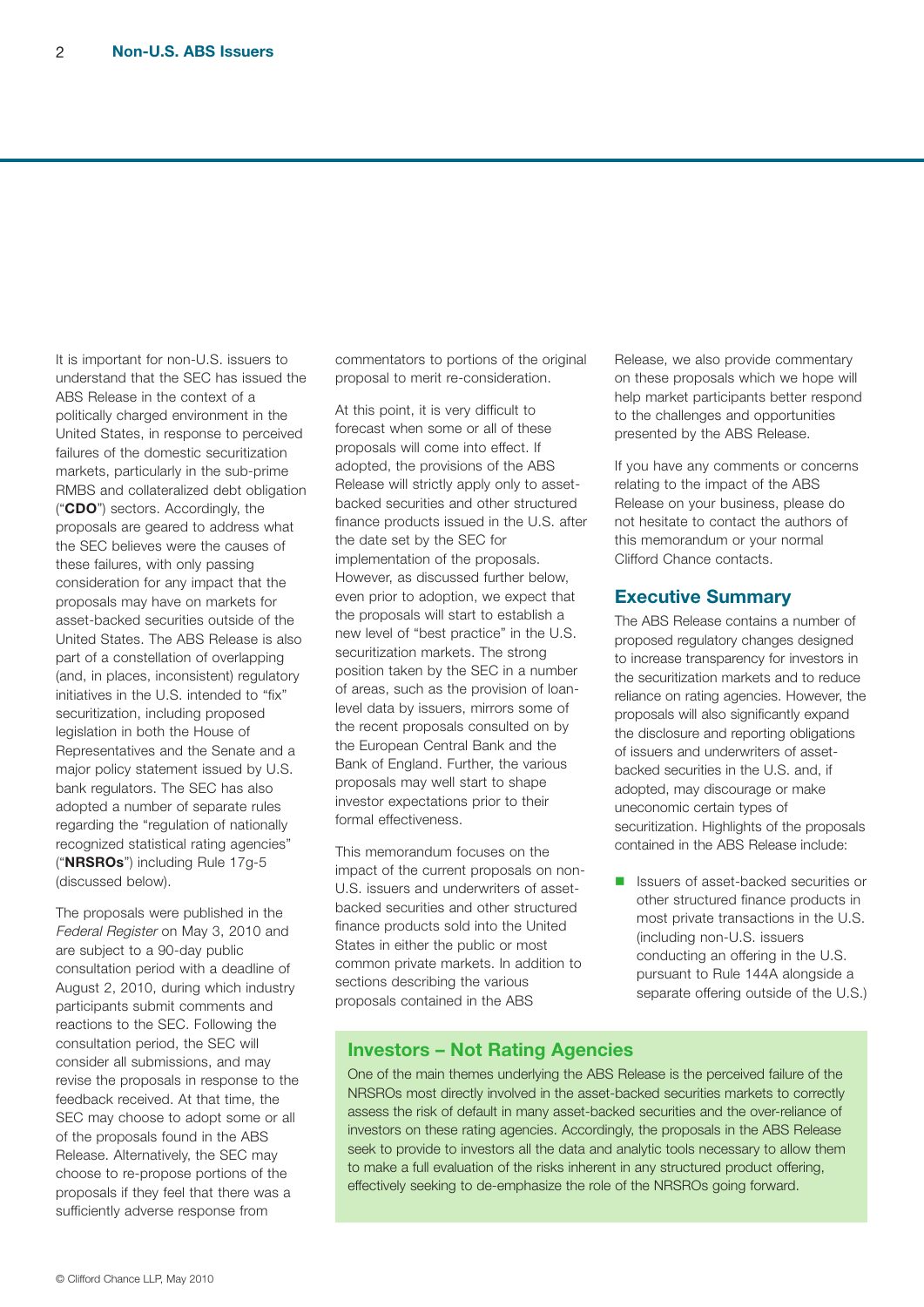will be required to undertake to provide the same level of information as would be required in an SECregistered transaction promptly upon request by any prospective purchaser. In addition, the issuer will be required to file a public notification of issuance with the SEC, setting out specified information about the offered securities and the underlying assets within 15 days after the offering.

- Significantly enhanced "loan-level" disclosure will be required on each of the underlying pool assets for virtually all U.S. offerings, with specific data fields identified by the SEC for 11 different asset types (although use of "grouped" data would be permitted for Cards ABS).
- In public offerings, the required loanlevel data must be filed with the SEC in computer-readable form and, in both public and private transactions, this data must be accompanied by a computer program based on the "waterfall" contained in the transaction documents in order to permit investors to run their own analysis of the assets and the cash flows.
- $\blacksquare$  In public offerings, an investment grade credit rating will no longer be a factor in determining eligibility for shelf registration; instead, eligibility for shelf registration will require the following:
	- Retention by the program's sponsor of a five percent "vertical" slice of each tranche of securities offered to investors or, in the case of Cards ABS, a five percent "seller" interest in the trust assets;
	- Periodic third-party verification of compliance with any asset



repurchase provisions for violations of representations in the program documentation;

- Certification by the chief executive officer of the depositor at the time of each offering that the asset pool is reasonably expected to generate cash flows sufficient to service the issuer's liabilities; and
- Periodic reports by the issuer under the U.S. Securities Exchange Act of 1934, as amended (the "**Exchange Act**"), are required for as long as the issued securities are outstanding (rather than only for one year, as presently).
- Each public offering of asset-backed securities under a program using "shelf" registration (i.e., where the SEC approves an initial registration statement and not each "take down" offering from that registration statement) will have to be made using a single prospectus containing all material information relating to each individual issuance, other than

pricing-dependent information. This prospectus must be provided to investors not less than five business days prior to any sale of the securities. Offerings by master trusts backed by non-revolving assets, such as traditional residential mortgage loans, will not be eligible for shelf registration.

- $\blacksquare$  For public offerings, two new forms of "registration statement" (*i.e.*, the document containing the prospectus and other disclosure required to be publicly filed with the SEC) will be introduced exclusively for assetbacked securities issued in the public markets by both U.S. and non-U.S. issuers, and these forms will contain significantly expanded disclosure requirements. Issuers of structured finance products that do not meet the SEC's definition of "asset-backed security" such as CDOs will still be required to use the traditional forms of registration statement.
- Broker-dealers in public deals will be required to wait for at least 48 hours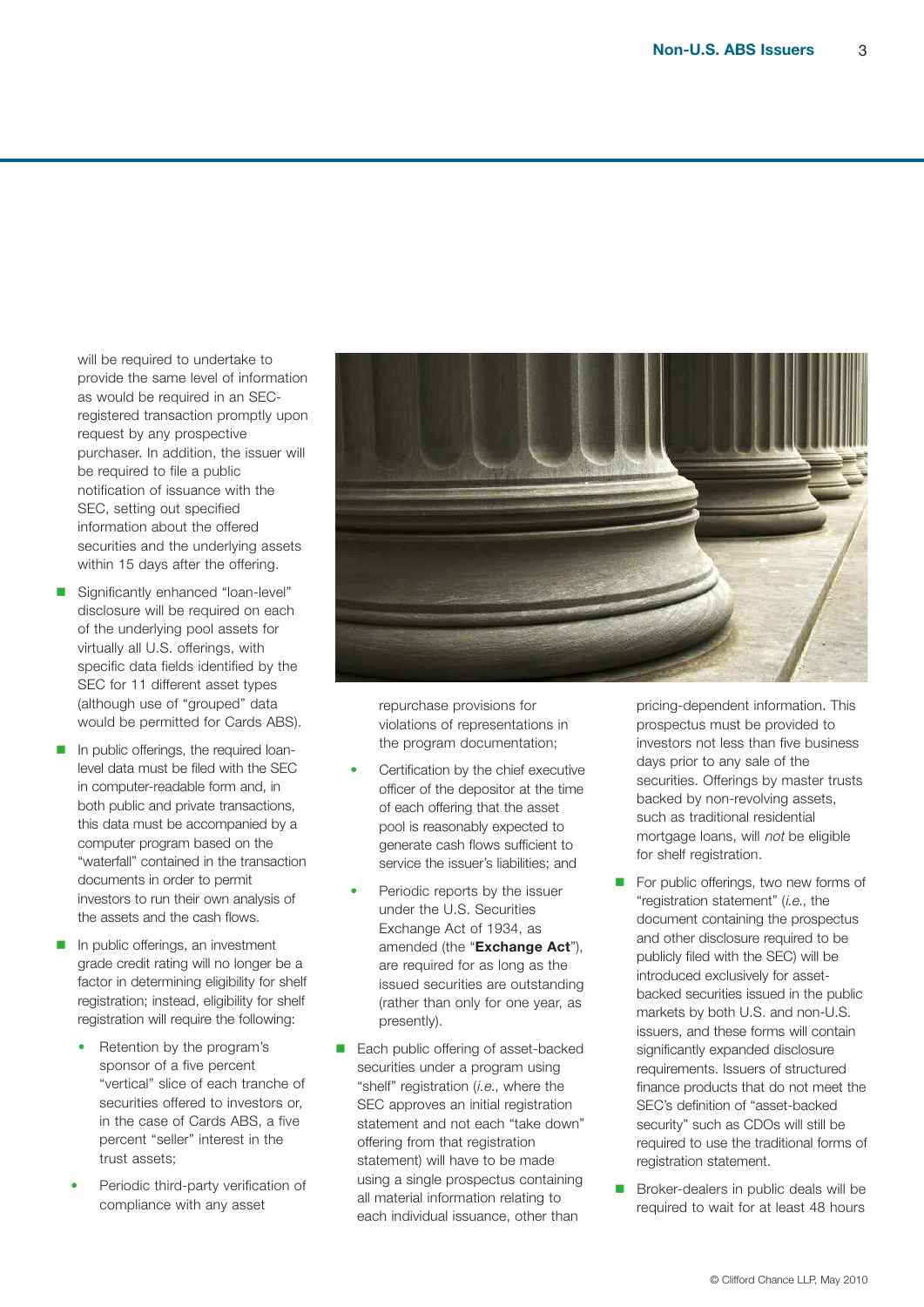between the distribution of any prospectus to investors and confirming sales.

 $\blacksquare$  Issuers in both public and private offerings will be required to provide periodic data on assets that have been put back to the sponsor or originator for breaches of point-ofsale representations and warranties.

# **Key Provisions of the ABS Release for Non-U.S. Issuers**

The ABS Release contains provisions which are primarily focused on the offering process and disclosure for assetbacked securities issued in **public** transactions registered with the SEC, whether on a stand-alone basis or under a program listed, for example, on a European exchange and registered as a "shelf" in the U.S. (this has historically been the U.S. distribution channel used primarily by non-U.S. issuers for large RMBS and Cards ABS transactions). The ABS Release also contains provisions that affect asset-backed securities offered on a **private** basis in the U.S. under the safe-harbors from the registration requirements of the Securities Act provided by Rule 144A and Regulation D, which has generally been the distribution channel used by non-U.S. issuers located in emerging markets or for transactions backed by assets that require a more bespoke selling effort, as well as by lessfrequent non-U.S. issuers of RMBS and Cards ABS.

# **New Disclosure Requirements**

Responding to a perceived lack of disclosure to investors, in the assetbacked market prior to the Credit Crisis, the SEC in the ABS Release propose substantially enhanced disclosure requirements. As noted above, while

these requirements apply directly only to offerings in the U.S. public markets, because the proposals in the ABS Release would effectively harmonize disclosure in most private offerings with the new requirements for non-shelf public transactions, we believe that it is crucial that *all* non-U.S. issuers and underwriters who may seek to offer in the U.S. familiarize themselves with these new disclosure requirements.

#### **Asset-Level Reporting Requirements**

#### n **Proposed General Disclosure Requirements**

Historically, the only statistical data provided to investors in asset-backed securities was at the "pool" level. Under the proposals in the ABS Release, whether or not shelf registration is used, issuers will be required to include detailed asset-level data both in the prospectus at the time of initial offering and in their ongoing reports to the SEC. This asset-level data will have to be provided in a standardized, computer readable format filed on EDGAR (the SEC's electronic system for data submission). Loan-level data would have to be provided at the

time of issuance, when new loans, cardholder accounts or other assets are added to the pool underlying the securities, and on an on-going basis in periodic reports pursuant to Sections 13 and 15(d) of the Exchange Act.

With respect to each individual asset in the pool (or each "group" of assets in Cards ABS), the issuer will be required to provide specified data, including the terms of the asset, obligor characteristics, interest rates and primary servicer information. For Cards ABS, the "grouped" data is intended to be more granular than the pool-level information currently disclosed to investors and would be created by compressing the underlying asset-level data into combinations of standardized "distributional" groups.

Issuers would also be required to update the asset-level data for changes to the pool prior to the date that cash flows start being allocated to investors, if the initial data is from an earlier date. These data points would include the current asset balance, the number of days the obligor is delinquent, the

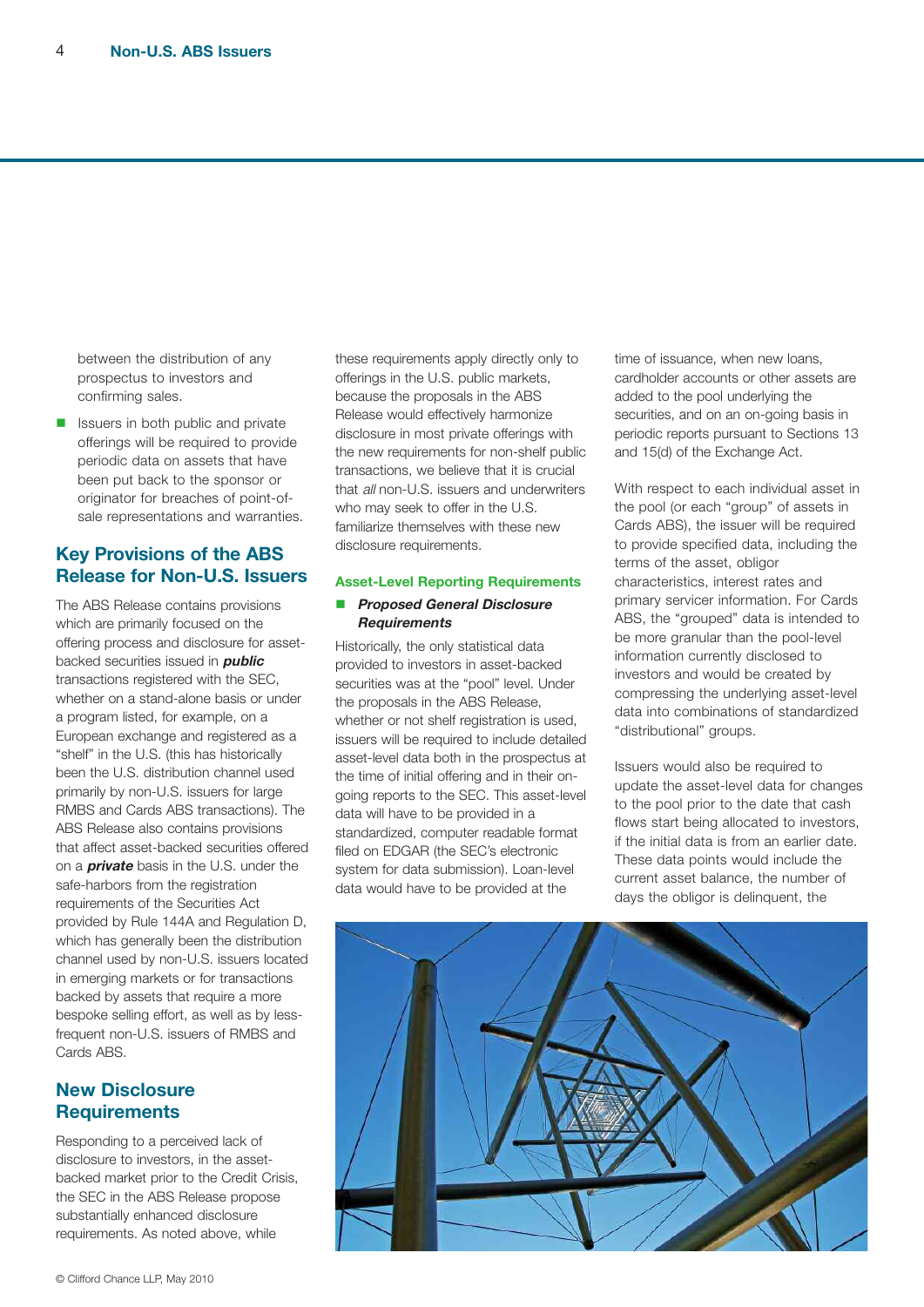number of payments the obligor is past due as of the cut-off date and the remaining term to maturity.

The ABS Release seeks to address privacy concerns with respect to the public release of loan-level data by requiring only ranges or categories of coded responses instead of specific location, credit score or exact income or debt amounts.

**Commentary:** As with U.S. issuers, non-U.S. issuers of asset-backed securities may struggle at first to meet this new requirement. The SEC believes that most of the information they propose to require is currently being provided voluntarily to the rating agencies. However, non-U.S. issuers may be able to negotiate with the rating agencies as to exactly what information they provide (and in what format), especially where the issuers face IT or other technical difficulties in obtaining the information. In most cases, the SEC's proposed requirements would need to be met to the letter (subject to <sup>a</sup> six-day "hardship" exemption discussed below) in order to effect <sup>a</sup> public transaction, potentially presenting greater challenges to issuers. Also, if the provision of assetlevel data and the way in which it is provided to investors becomes the subject of market convention in the U.S., first-time or infrequent non-U.S. issuers of asset-backed securities may face greater challenges when seeking to effect <sup>a</sup> U.S. offering. It is also possible that, if this proposal is adopted, European or other regulators may seek to impose <sup>a</sup> similar requirement to obtain regulatory parity between markets. We believe that a number of proposals in Europe regarding loan level data, for example, from the European Central Bank and

the Bank of England, very much point in this direction. Depending on the nature of the requirements adopted in various jurisdictions, non-U.S. issuers may face challenges in harmonizing the provision of asset-level data to U.S. investors with process and requirements for providing similar information to investors outside of the U.S. A level of international coordination would be desirable for data disclosure purposes.

#### n **Asset-Specific Data Points - RMBS**

For RMBS, the issuer will be required to provide specific information regarding each mortgage loan, with 137 specific data points required, including details of the loan, the property, the obligor's credit and employment status and any mortgage insurance.

**Commentary:** Over the last several years, there has been extensive discussion in the U.S. about loan-level reporting in RMBS transactions and the SEC has indicated that the data points proposed in the ABS Release were derived from the disclosure and reporting fields produced by the American Securitization Forum through their Project RESTART (Residential Securitization Transparency and Reporting), which was developed with significant industry involvement in the U.S. The SEC expects that non-U.S. issuers will find <sup>a</sup> way to adapt to these requirements, even if they were developed from the perspective of the U.S. markets.

#### n **Asset Specific Data Points - Automobile Loans and Leases**

For asset-backed securities backed by loans for the purchase of automobiles or automobile leases, the issuer will be required to file specific data regarding the payment type of the loan/lease, dealer

location, vehicle manufacture details, vehicle value and the obligor's credit and employment status.

#### n **Asset Specific Data Points - Other Asset Classes**

The ABS Release contains detailed requirements for asset-level data for a wide variety of other asset classes, including commercial mortgage-backed securities, as well as securities backed by equipment loans or leases, student loans, dealer floorplan financings, corporate debt and "re-securitizations".

**Commentary:** The asset-specific data points for other asset categories were also generally built around current U.S. market practice or experience, particularly in the area of commercial mortgage-backed securities ("**CMBS**"). Non-U.S. issuers will have to determine whether the SEC's required data points for any given asset class are applicable to the lending practices in their home markets.

#### n **Asset Data File**

Issuers in both "shelf" and standard public offerings in the U.S. will be required to file the relevant asset data (the "**asset data file**") on Form 8-K at various times during the offering process, including when a prospectus is filed with the SEC and when updating disclosure is otherwise required.

**Commentary:** In addition to the administrative burden for issuers of preparing and updating asset data files, non-U.S. issuers in jurisdictions with robust data protection laws, such as most European jurisdictions, will need to take particular care to ensure that the identity of the obligors of the underlying assets is fully protected and cannot be inferred from the information contained in the asset data files. This may include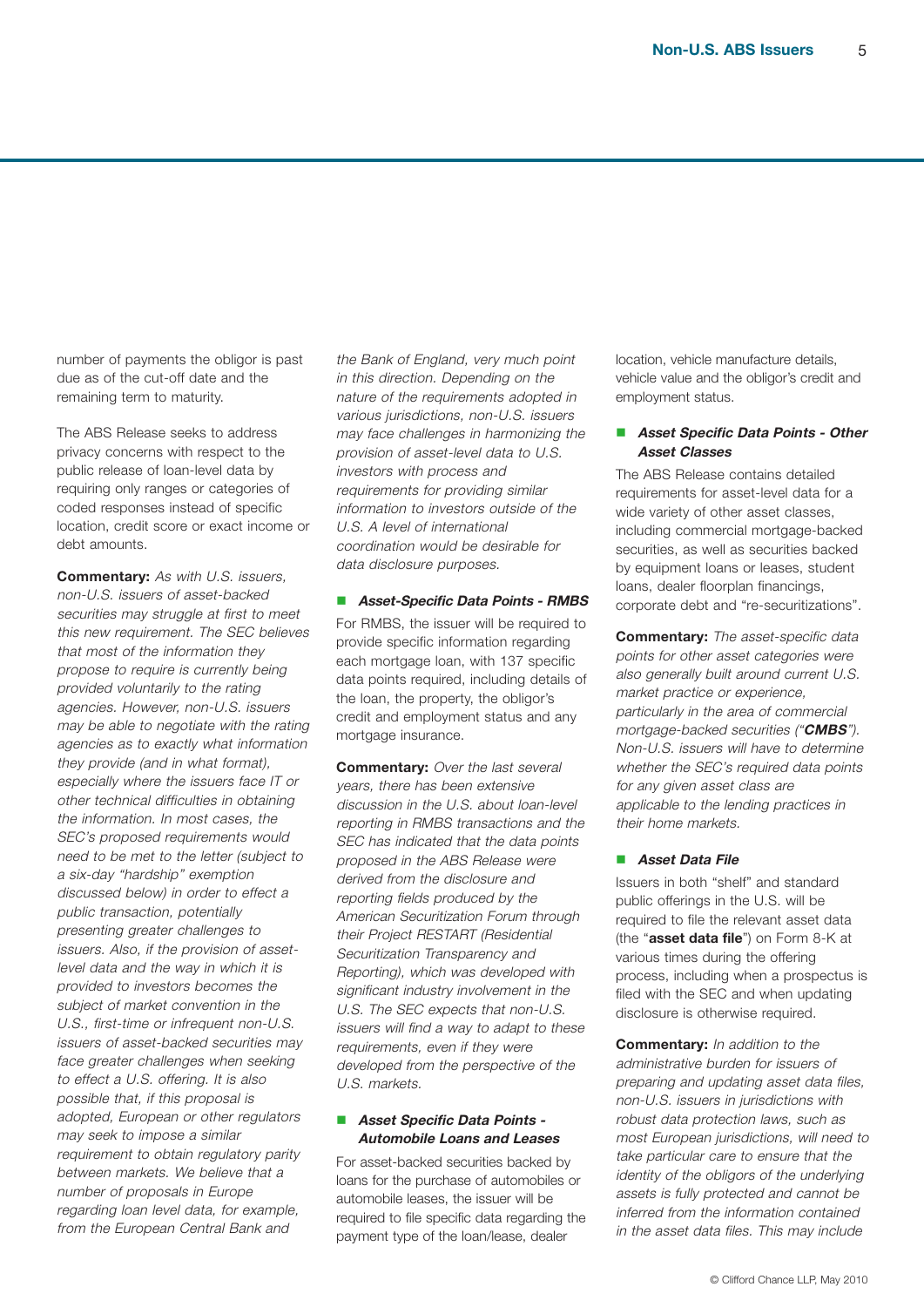ensuring that postal codes and other data points that could relate to <sup>a</sup> particular obligor are not included. Non-U.S. issuers will need to consider whether any such data would be required to be disclosed by the SEC's regulations, and, if so, remove from the portfolio any underlying assets which may result in the disclosure of protected personal information. This process could increase the cost and potential liability for any non-U.S. issuer.

If the registrant experiences unanticipated technical difficulties preventing the timely preparation and submission of an asset data file, the submission will still be considered timely if the asset data is posted on a web site on the same day it was due to be filed on EDGAR, the web site address is specified in the required exhibit, a legend is provided in the appropriate exhibit claiming the hardship exemption, and the asset data file is filed on EDGAR within six business days. The SEC proposes that failure to file the asset data file within that period will result in the loss of eligibility to use the shelf registration process.

#### **Waterfall Computer Program**

Issuers of asset-backed securities will be required to file on EDGAR a computer program (the "**waterfall computer program**") of the contractual cash flow provisions of the offered securities in the form of downloadable source code in Python, which the SEC notes in the ABS Release is a commonly used open source and interpretive computer programming language.

The filed source code for the waterfall computer program would be required to provide users with the ability to build in their own assumptions regarding the future performance and cash flows from the pool

assets, including but not limited to, assumptions about future interest rates, default rates, prepayment speeds, lossgiven-default rates, and any other assumptions required to be described under Item 1113 of Regulation AB. The waterfall computer program must allow the user to integrate those assumptions with the asset data file required to be made available by the issuer at the time of the offering and on a periodic basis thereafter.

The waterfall computer program will be required to produce a programmatic output, in machine-readable form, of all resulting cash flows associated with the offered securities, including the amount and timing of principal and interest payments payable or distributable to a holder of each class of securities, and each other person or account entitled to payments or distributions in connection with the securities, until the final legal maturity date. The issuer will be required to file with the SEC an example of the expected output for each tranche based on sample inputs with the waterfall computer program.

Like the asset data file, the waterfall computer program would be an integral part of the prospectus so that issuers would be required to provide the waterfall computer program at the time of filing the preliminary prospectus, with data accurate as of the date of the filing. Similarly, as a prospectus requirement, the waterfall computer program would be filed with the final prospectus with data accurate as of the date of the filing.

The registrant will be entitled to the same hardship exemption discussed under "Asset Data File" above.

**Commentary:** Non-U.S. issuers, particularly smaller issuers, may be concerned about taking responsibility for the waterfall computer program,

especially where, historically, the transaction "model" may have been prepared by the arranger on behalf of the issuer. A similar point is made in the Bank of England's current consultation on its Discount Window Facility, which also proposes cash flow model disclosure for issuers of asset-backed securities. In addition, underwriters of asset-backed securities will need to give consideration to what "due diligence" they need to perform with respect to the accuracy of the waterfall computer program.

#### **Matters Relating to Transaction Parties**

#### ■ *Identification of Originator*

Regulation AB currently provides that any party that has originated 10% or more of the assets underlying a transaction must be treated as an originator, even if that entity is not affiliated with the issuer or the sponsor. The SEC is concerned that this may result in minimal disclosure about the originators if a substantial part of the underlying assets comes from third-party originators but no single originator represents more than 10% of the asset pool.

Under the proposal, an entity will be identified as an originator even if such originator has originated less than 10% of the pool assets if the cumulative amount of originated assets by parties other than the sponsor (or its affiliates) comprises more than 10% of the total pool assets.

**Commentary:** In our experience, very few non-U.S. issuers of asset-backed securities use multi-originator structures (which are common in the United States). Accordingly, we do not anticipate this portion of the proposals to have <sup>a</sup> significant impact on most non-U.S. issuers, although participants in the European wholesale loan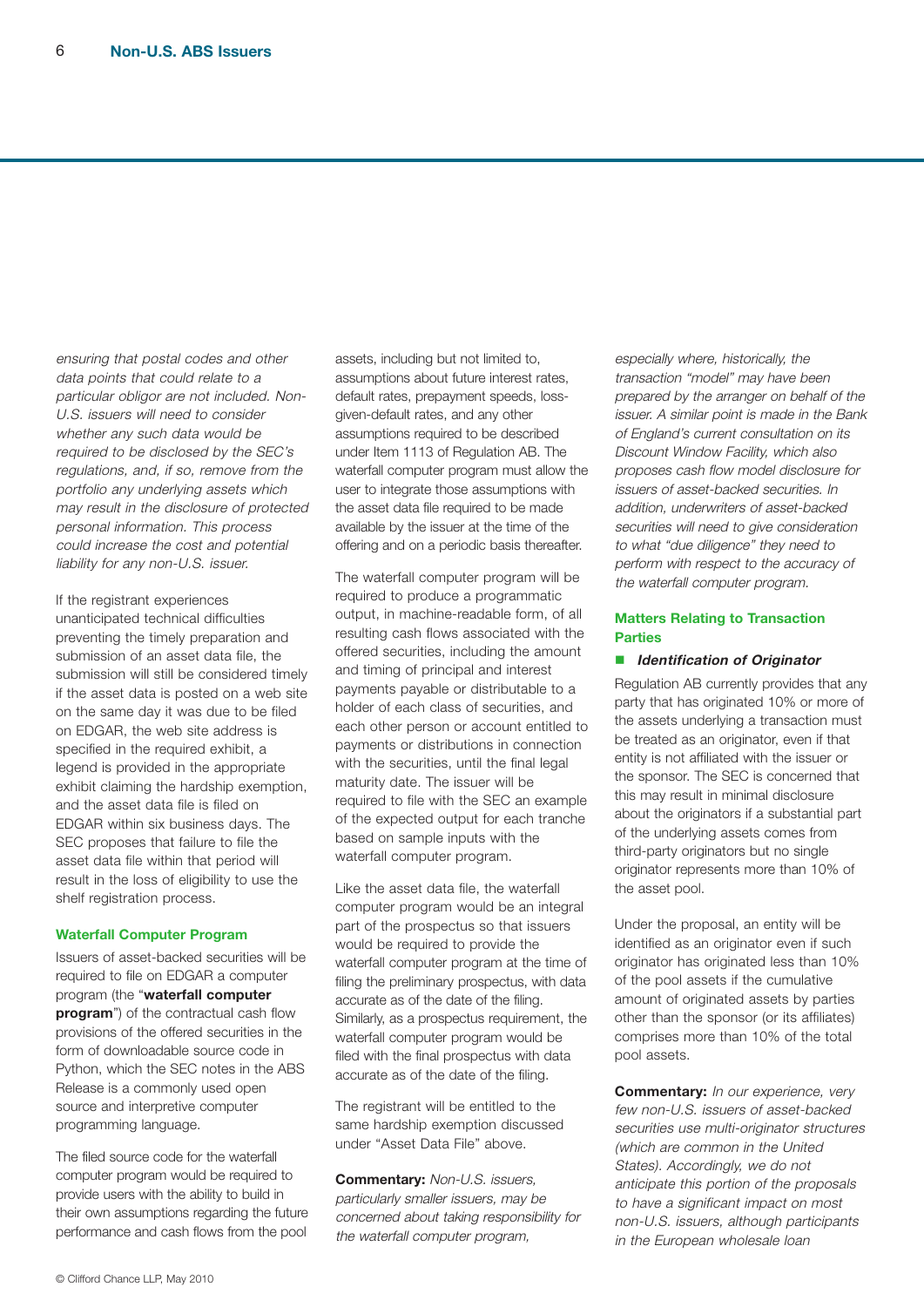securitisation market that often pooled loans from multiple originators will need to take note of this proposal.

#### n **Obligation to Repurchase Assets**

The detailed provisions of the proposals relating to asset-level warranties expand on those referred to above for determining eligibility for shelf registration. Under the proposals, the issuer would be required to disclose the amount, if material, of securitized assets originated or sold by the sponsor or an identified originator that were put back to the sponsor or originator for repurchase as a result of a breach of a point-of-sale representation and warranty on a rolling three-year basis. This disclosure is required to be provided on a pool-by-pool basis, together with the percentage of such assets that had not then been repurchased or replaced by the sponsor or originator.

The issuer would also be required to disclose whether an independent third party had given an opinion to the trustee confirming that any such assets that had not been repurchased did not in fact violate a representation or warranty.

Financial information of the party required to repurchase a pool asset for breach of a representation and warranty pursuant to the transaction agreements will be required, including the interest of that party in the securitization. Information regarding the financial condition of an originator that accounts for 20% or more of the pool assets will be required if there is a material risk that its financial condition could have a material impact on the origination of its assets in the pool or on its ability to comply with repurchase obligations for those assets. The SEC also focuses on disclosure of the steps taken by the



originator to verify borrower application data, including dislosure of whether the originator has made a representation that there was no fraud in the origination of the assets as well as on the availability of investor remedies in the transaction documents.

This information will be required for both shelf and other offerings. If the offering is being registered on Form SF-1, the issuer will be required to provide clear disclosure that the sponsor is not required by law to retain any interest in the securities and may sell any interest initially retained at any time.

**Commentary:** While this provision is clearly cumbersome and will require non-U.S. issuers of asset-backed securities to bear additional costs to address <sup>a</sup> primarily U.S. issue, we do not anticipate this to create <sup>a</sup> significant stumbling block for non-U.S. issuers.

Consideration will have to be given, though, to how some of these additional disclosure points are handled, as some may provoke sensitive discussions in the working group (such as the presence or absence of <sup>a</sup> "no fraud" representation).

#### **Prospectus Summary Requirements**

The SEC is concerned that existing prospectus summaries for asset-backed securities tend to describe structural features that are common to all securitizations of a particular asset class, rather than concentrating on the variances that might be material to the specific securities described in the prospectus. The ABS Release contains provisions requiring prospectus summaries to include statistical information relating to the types of underwriting or origination programs, exceptions to the underwriting or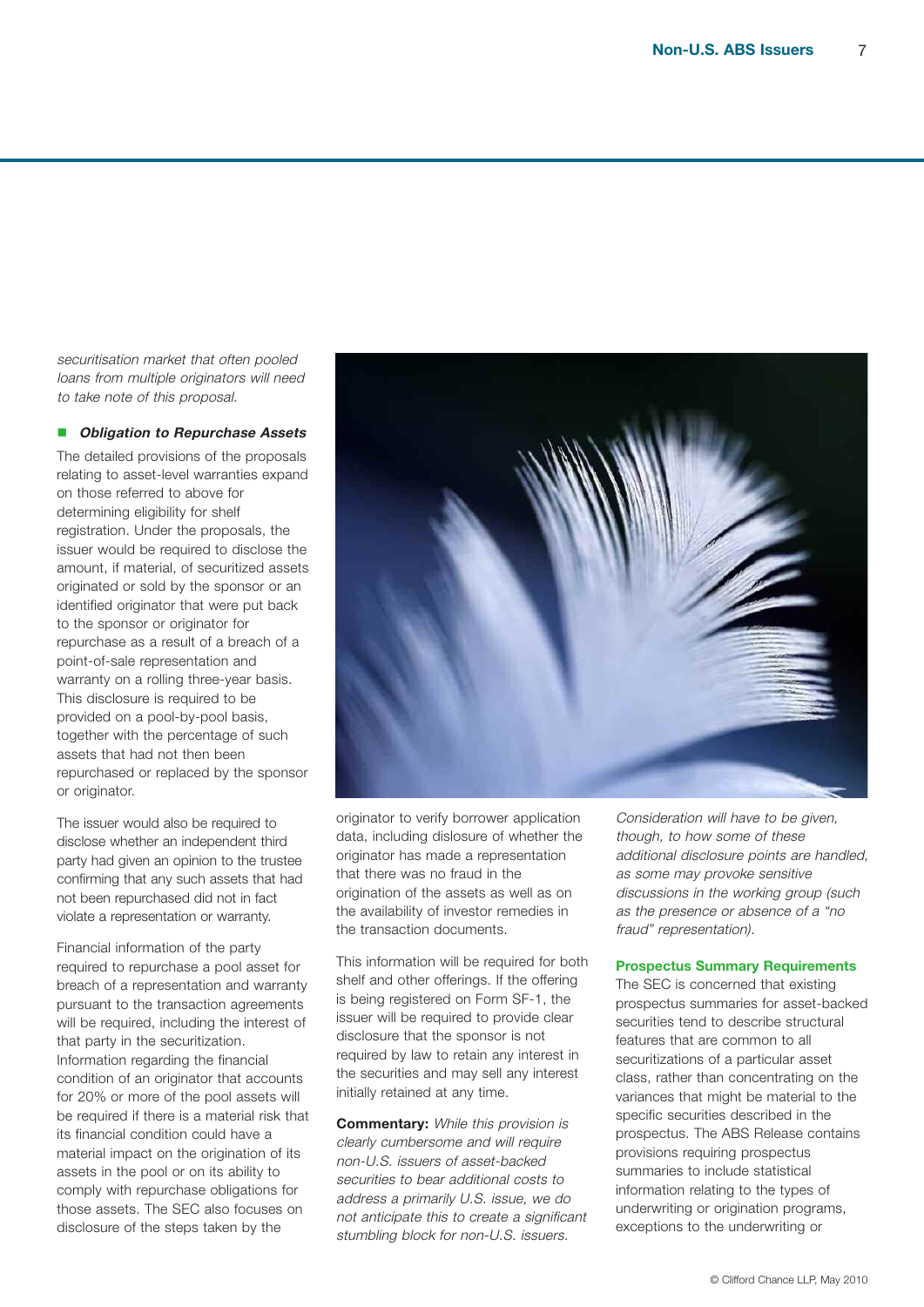origination criteria and, where appropriate, modifications to pool assets after origination.

**Commentary:** Although it may represent <sup>a</sup> significant change in current market practice, we do not anticipate this part of the ABS Release to present significant concerns for non-U.S. issuers. However, it is likely that non-U.S. issuers will need to spend <sup>a</sup> fair amount of time, initially at least, revising their prospectuses to align with the proposals. Further, because issuers will want to have only one form of prospectus for all investors, regardless of where they are located, non-U.S. investors will probably receive offering documents with expanded prospectus summaries as well. It is likely that prospectus summaries will be the part of the prospectus which changes the most as a result of the various disclosure reforms proposed in various jurisdictions, as the Bank of England has set out a list of information it proposes to require to be present in the summary section and the European Commission has also set out proposals for the "key information" which must be included in <sup>a</sup> prospectus that is compalint with the European Prospectus Directive.

## **Enhanced Static Pool Disclosure**

The initial version of Regulation AB intorduced the idea of pool providing investors with historic information on a "static" basis (i.e., breaking down performance by asset "cohorts such as all assets either originated or securitised in a particular year). The SEC in the ABS Release has proposed four new disclosure requirements regarding static pool information:

• narrative disclosure describing the static pool information presented (for example, for a pool of RMBS,



the disclosure would cover the number of assets, types of mortgages (e.g., conventional, home equity, Alt-A, etc.), and the number of loans that were exceptions to standardized underwriting criteria);

- a description of the methodology used in determining or calculating the characteristics presented and a description of any terms or abbreviations used;
- a description of how the assets in the static pools shown in the prospectus differ from the pool assets underlying the securities being offered; and
- if an issuer does not include static pool information or includes disclosure that is intended to serve as alternative static pool information, an explanation of why they have not included static pool disclosure or why they have provided alternative information.

Static pool information related to delinquencies, losses and prepayments will also need to be presented for amortizing asset pools such as RMBS. Also, in public transactions, the SEC would no longer permit static pool data to be posted to a website - all static pool data would need to be filed with the SEC (although PDF format would be permitted).

**Commentary:** In our experience, compliance with the existing requirements in Regulation AB to provide static pool data has been challenging for many non-U.S. issuers. We would expect that the expanded requirements proposed by the SEC will add to the challenges of preparing this data. In particular, non-U.S. issuers should bear in mind that, as <sup>a</sup> result of the harmonization of disclosure in the public and private markets, if the proposals are adopted, it will be very difficult to avoid preparing, and providing to investors, static pool data.

#### **Pool-Level Information**

In addition to the requirements for loanlevel data, the proposals in the ABS Release also seek to enhance the poollevel information traditionally provided in most offering documents.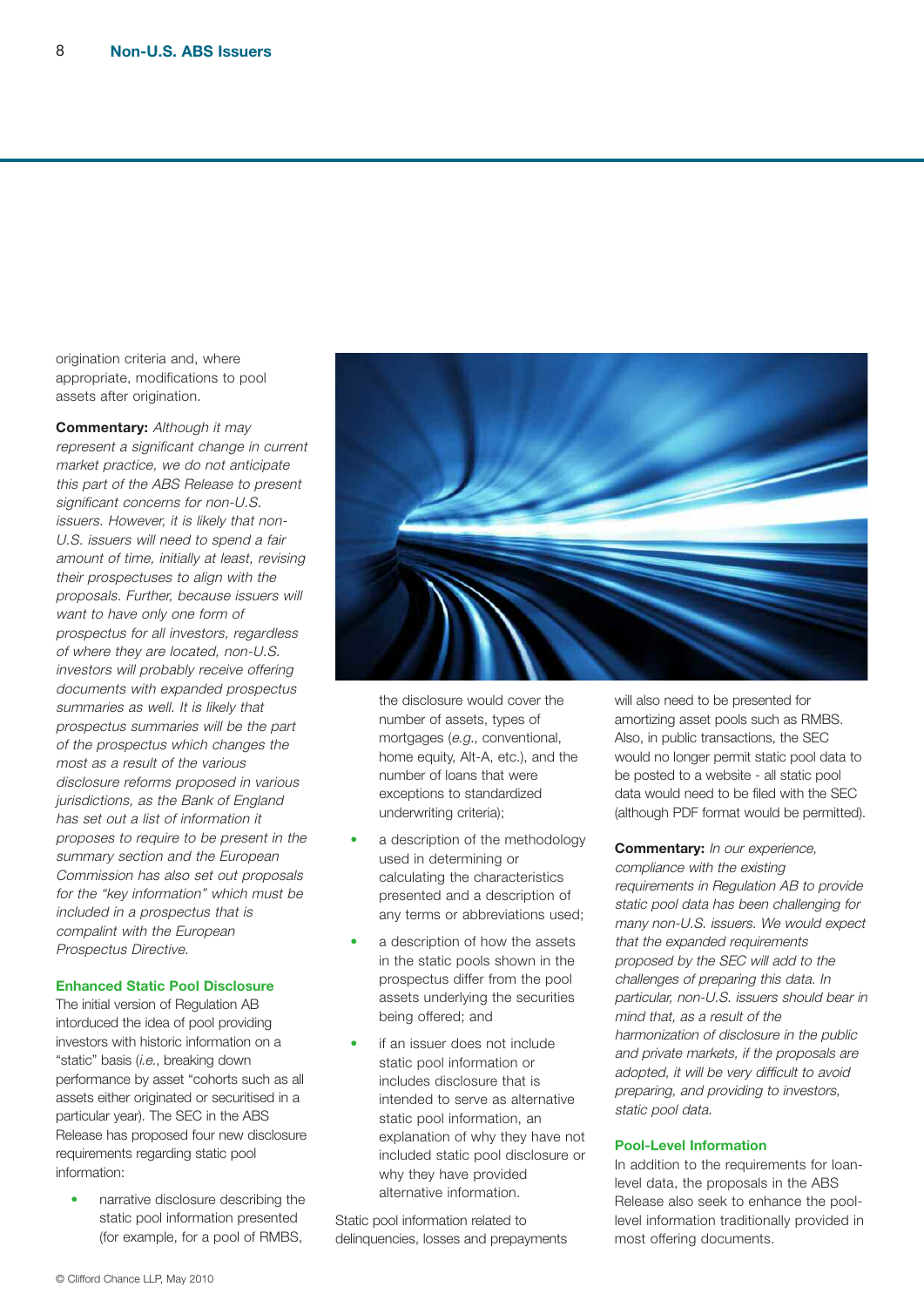- The issuer's disclosure regarding the underwriting of assets that deviate from the disclosed origination standards (for example, assets that are past due at the time of inclusion) must be accompanied by specific data about the amount and characteristics of those assets that did not meet the disclosed standards. To the extent that disclosure is provided regarding compensating or other factors, if any, that were used to determine that the assets should be included in the pool, despite not having met the disclosed underwriting standards, the issuer will be required to specify the factors that were used and provide data on the amount of assets in the pool that are represented as meeting those factors. An example would be when a very low loan-to-value ratio for a particular residential mortgage loan is considered by the originator to offset a poor credit score in the part of the borrower.
- The issuer will be required to disclose what steps were undertaken by the originator or originators to verify the information used in the solicitation, credit-granting or underwriting of the pool assets.
- The issuer will be required to include disclosure of the provisions in the transaction agreements governing modification of the assets, disclosure about how modification may affect cash flows from the assets or to the securities and disclosure of whether or not a fraud

representation is included among the representations and warranties.

**Commentary:** These disclosure requirements were clearly driven by wellpublicized failures in the U.S. markets, particularly in the sub-prime RMBS sector. We expect that non-U.S. issuers will be able to address these points through due diligence and that they will not present <sup>a</sup> significant impediment to transactions, although there may be some non-U.S. issuers who may find it commercially sensitive to highlight some of this information.

#### **Other Disclosure Requirements that Rely on Credit Ratings**

The ABS Release would eliminate existing exceptions to disclosure rules, which are based on investment grade ratings, including:

- removing an instruction to Item 1112(b) which provides that no financial information regarding a significant obligor is required if the obligations of the significant obligor are backed by the full faith and credit of a foreign government, and the pool assets are securities that are rated investment grade by an NRSRO;
- removing an instruction to Item 1114 of Regulation AB which relieves an issuer of the obligation to provide financial information when the obligations of the credit enhancement provider are backed by a foreign government and the enhancement provider has an investment grade rating.

**Commentary:** This requirement could have <sup>a</sup> significant impact on issuers of transactions where the obligations of the underlying obligor are guaranteed by an



agency of <sup>a</sup> foreign government (e.g., <sup>a</sup> residential mortgage loan guaranteed under <sup>a</sup> state-level guarantee program), because it would potentially require disclosure of financial information about the guaranteeing agency, which may not be readily available.

# **New Registration Procedures and Forms for Asset-Backed Securities**

#### **New Forms SF-1 and SF-3**

The ABS Release proposes two new forms of registration statement, to be used by issuers of asset-backed securities: Form SF-1 for stand-alone transactions and Form SF-3 for shelf programs. These new forms would be exclusively for use in the registration of securities that meet the definition of "asset-backed security" (see "Definition of 'Asset-Backed Security'" below). The main difference between proposed Forms SF-1 and SF-3 and the current Forms S-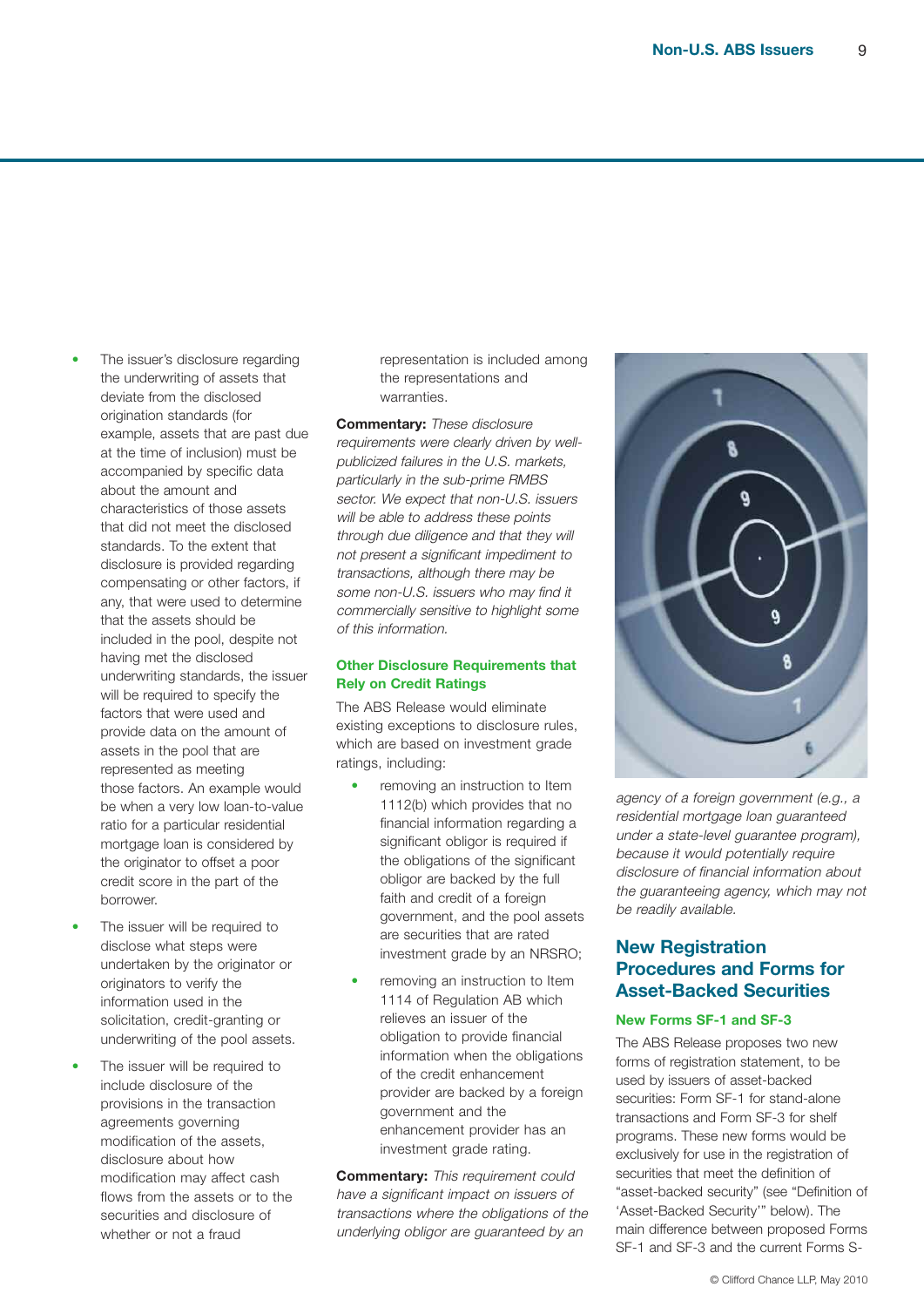1 and S-3 is the extent and nature of the information required to be disclosed on the underlying assets, as discussed below, and the extent to which such information can be incorporated by reference. As with current Forms S-1 and S-3, the new forms largely incorporate provisions of Regulation AB.

**Commentary:** While the proposed new forms will not particularly impact foreign issuers, <sup>a</sup> proposed change in the definition of "asset-backed security" would mean that securities issued by master trusts which are backed by nonrevolving assets, such as residential mortgages, would no longer be within the definition and, therefore, would not be eligible to use the new registration forms and, therefore, not be eligible for shelf registration. It is worth noting, however, that anecdotal information at the time of writing indicates that industry sentiment in the U.S. may be generally moving toward the conclusion that the proposed conditions to the use of shelf registration will be difficult to meet and that, as <sup>a</sup> result, if adopted as proposed, many issuers would choose voluntarily not to issue under shelf programs. Likewise, we believe that very few non-U.S. issuers will elect to make use of the shelf registration process if the proposals are adopted.

#### **New Shelf Eligibility Criteria**

Currently, the eligibility of asset-backed securities programs for shelf registration is based in part on whether the securities to be issued would receive an investment grade rating from an NRSRO, such as Standard & Poor's, Moody's or Fitch. Under the proposals in the ABS Release, the ratings-based eligibility criterion will be eliminated and replaced by the following four new criteria:

- **n** "Skin-in-the-Game": The sponsor will be required to retain risk in each tranche of the securitization on an ongoing basis, net of the sponsor's hedging, by either:
	- retaining a minimum of five percent of the nominal amount of each of the tranches sold or transferred to investors; or
	- in the case of revolving asset master trusts (primarily used in Cards ABS transactions), retaining a minimum of five percent of the nominal amount of the securitized exposures as an originator's interest, provided that the originator's interest and securities held by investors are collectively backed by the same pool of receivables, and payments of the originator's interest are not less than five percent of payments of the securities held by investors collectively.

**Commentary:** The impact of this requirement on non-U.S. issuers will turn on where the issuer is based and how their home jurisdiction capital and assettransfer rules are being applied. We would anticipate that, in the UK and in many other jurisdictions, Cards ABS would not be significantly affected because this asset class is issued primarily through master trusts that generally have seller interests at or above five percent. This standard will not be relevant to many non-U.S. issuers of traditional RMBS since non-revolving assets such as mortgages would not be permitted to use the shelf registration channel under the proposals.

■ **Originator Buy-Back Compliance Opinion:** The party required to repurchase pool assets for breach of representations and warranties will also be required to furnish to investors, at least quarterly, an opinion of an independent thirdparty as to whether the obligated party acted consistently with the terms of the relevant transaction documents, with respect to any loans that the issuer or the trustee put back to the relevant party for violation of representations and warranties and which were not repurchased or replaced by the obligated party.

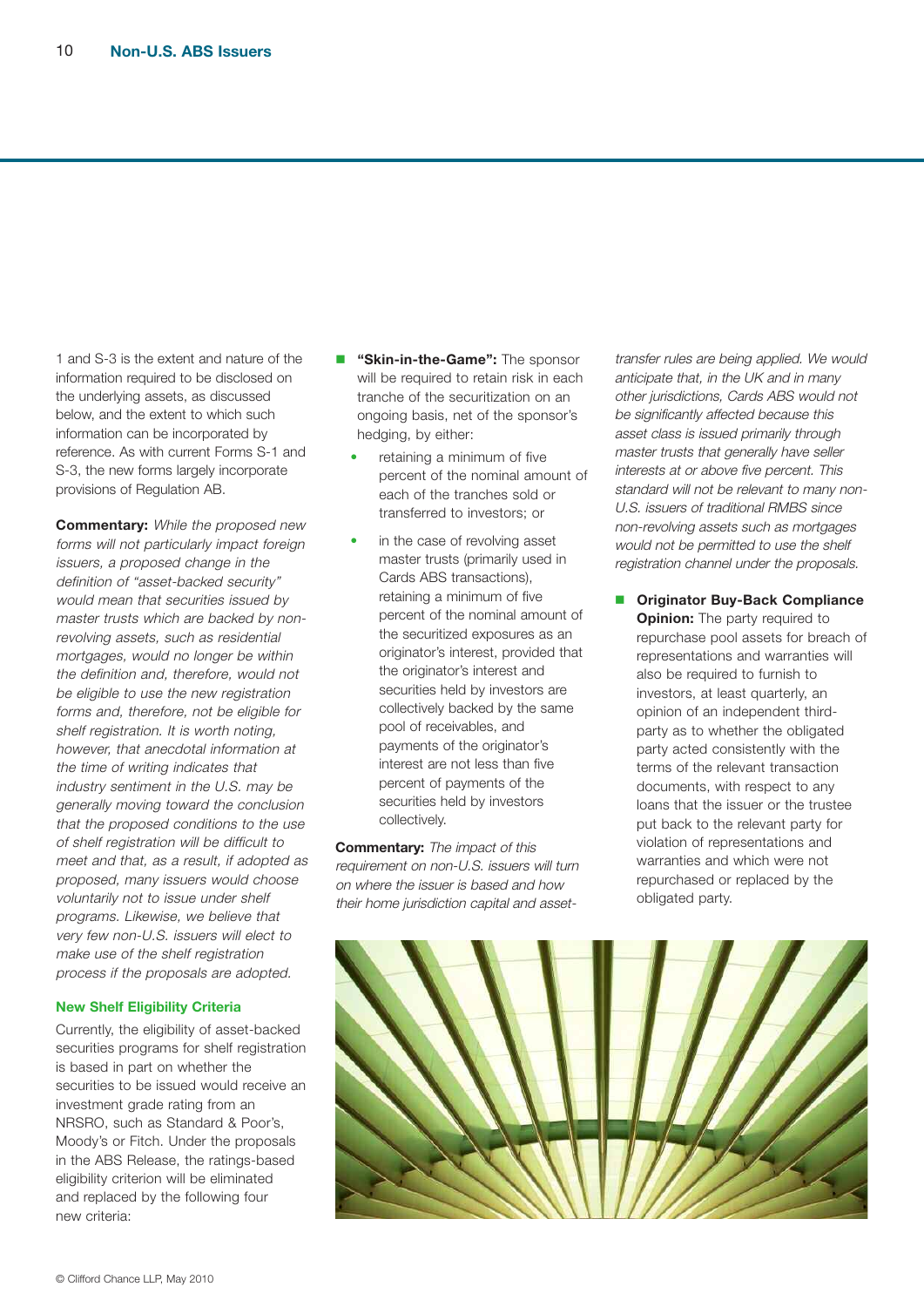**Commentary:** Most securitizations by non-U.S. issuers currently require the originator or depositor to warrant as to the compliance of the assets with specified standards and criteria set out in the transaction documents. However, the requirement for mandatory verification of compliance with the provisions is new, and reflects the SEC's concern that originators (in the U.S. at least) were not consistent in meeting the buy-back obligations. Implementation of this requirement will involve additional administration and expense. It is also not clear who will perform the verification role as the ABS Release states that audit firms in the U.S. have already indicated that this sort of opinion would not be within the scope of their professional responsibilities. Further, because there are likely to be relatively few non-U.S. issuers using shelf registration, there may be few service providers focusing on helping issuers outside of the U.S. meet this requirement.

**n CEO** Certification: The proposals in the ABS Release would require the chief executive officer of the depositor to file a certification at the time of each offering off of a shelf registration statement that the assets in the pool have characteristics that provide a reasonable basis to believe that they will produce, taking into account internal credit enhancements, cash flows to service any payments due and payable on the securities as described in the prospectus.

**Commentary:** Many depositors in structures involving shelf offerings by non-U.S. issuers are special purpose vehicles. Consideration should be given

to what comfort the directors of these entities (often supplied by corporate management companies) would require to give these certifications. It should be noted that this requirement is similar to the requirement in the European Prospectus Directive which requires issuers of asset-backed securities to make <sup>a</sup> statement in the prospectus that the assets backing the offered securities "have characteristics that demonstrate the capacity to produce funds to service any payments on the notes issued".

**n** Exchange Act Reporting: The proposals would also require the issuer to undertake to file Exchange Act reports so long as non-affiliates of the depositor hold any securities that were sold in registered transactions backed by the same pool of assets.

**Commentary:** This element of the proposal would require non-U.S. issuers to prepare servicer assessments and obtain auditor attestations under Item 1122 of Regulation AB for the life of the transaction. Preparation of these assessments and obtaining the attestations has proved very timeconsuming for non-U.S. issuers, and this requirement may further discourage eligible non-U.S. issuers from utilizing shelf registration unless the benefits of shelf registration can be clearly shown to outweigh the challenges of being subject to Item 1122 for the life of the program.

#### **Shelf Offerings - Formal Requirements**

Certain large non-U.S. issuers, particularly in the RMBS and Cards ABS markets, have used shelf programs to

facilitate the quick and efficient issuance of securities when appropriate market conditions arise. The SEC has expressed concern that shelf programs generally may have confused investors or presented a lower level of disclosure than stand-alone offerings, because the disclosure relating to the securities is split between a pre-registered base, or program, prospectus and a transactionspecific prospectus supplement for each individual issuance. The base prospectus often omits important information relating to the underlying asset pool, and the prospectus supplement is generally not filed with the SEC until the second business day after the first use of the program. To address these concerns, the SEC has proposed new Rules 424(h) and 430D as a framework for shelf offerings of asset-backed securities.

Consistant with current practice, under the proposals, the form of prospectus which would be contained in a Form SF-3 registration statement may continue to omit any transaction structure or asset/pool-specific information or data at the time it is declared effective by the SEC. However, under proposed new Rule 424(h), the issuer would be required to file a preliminary prospectus (a "**Rule 424(h) filing**" or "**Rule 424(h) prospectus**") that contains all transaction-specific information about the proposed offering except very limited pricing information, such as the offering price/coupon and underwriting discount, at least five business days in advance of the first sale of securities in the offering, This five-day period is intended by the SEC to give investors sufficient time to analyze the transaction and loan-level data and run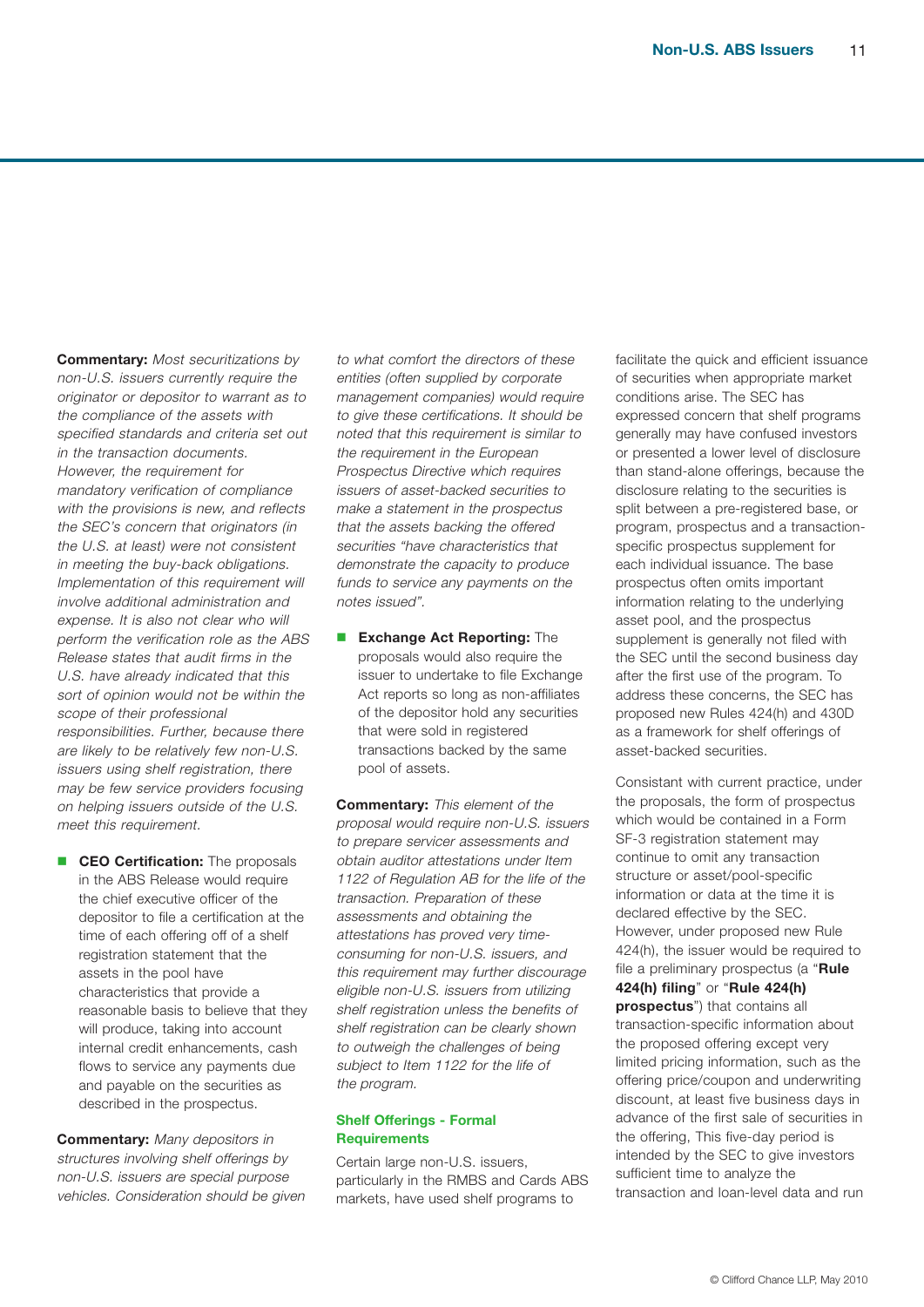their own scenario analysis with the waterfall computer program.

Proposed Rule 430D would require that, with respect to each offering, substantially all of the information that was omitted from the form of prospectus (except for information relating to the offering price, underwriting discounts or commissions, amount of proceeds or other matters dependent upon the offering price) must be filed with the SEC in a near-final preliminary prospectus filed in accordance with Rule 424(h). As a consequence, the proposals would result in each offering being made on the basis of a single prospectus, rather than the existing base-andsupplement format.

**Commentary:** Non-U.S. issuers whose transactions are still eligible to use Form SF-3 and who have in the past have integrated <sup>a</sup> U.S. registered offering into their listed offering programs (e.g., on the London Stock Exchange) will need to focus on the implications of being required to use <sup>a</sup> single prospectus in the U.S., rather than <sup>a</sup> base prospectus and supplement and/or final terms document. This is particularly relevant where non-U.S. issuers utilize mediumterm note ("**MTN**") programmes, which have allowed them to include stratification tables and other data in a final terms document that is not reviewed or approved by the relevant listing authority. Although there may be relatively few non-U.S. issuers in the SEC shelf-registered channel directly impacted by this element of the proposal, if investors become accustomed to receiving <sup>a</sup> single disclosure document, we may see more non-U.S. issuers voluntarily preparing supplemental prospectuses that are effectively stand-alone for each offering

and that are significantly different from "final terms" style issuances currently in use. This could impact the time required to undertake an offering under MTN programmes for non-U.S. issuers.

The proposed Rule 430D would also provide that a material change in the information provided in the Rule 424(h) filing, other than pricing information, would require a new Rule 424(h) filing and, consequently, a new five business day waiting period.

# **Definition of "Asset-Backed Security"**

A core principle of Regulation AB's definition of an "asset-backed security" is that it is a security backed by a discrete pool of assets that, by their terms, convert into cash, absent any active pool management. Regulation AB contained an exception to this principle that allowed issuers to take advantage of master trust structures, prefunding periods and revolving periods to allow for changeable asset pools. This exception will change for each category:

Master Trust Structures: Under the ABS Release, the exception will be revised to prevent master trust issuers from using non-revolving assets (e.g., mortgages) A master trust that is not supported by revolving assets would be outside of the general regime for "asset-backed securities". While SEC registration would still be theoretically possible, issuers in this situation would need to determine how they would comply with the broader requirements of Form S-1, or obtain exemptions from these requirements.

Revolving Periods: The permissible duration of the revolving period of nonrevolving assets will be reduced from three years to one year.

Prefunding Periods: The amount of permitted prefunding will be decreased from the current 50% of the offering proceeds, or, in the case of master trusts, 50% of the aggregate principal balance of the total asset pool, to 10% of the offering proceeds or, for master trusts, 10% of the aggregate principal balance of the total asset pool.

**Commentary:** Excluding non-revolving assets from master trusts in the definition of "asset-backed security" will make accessing the public markets in the U.S. much more difficult for non-U.S. sponsors of residential mortgage master trusts by eliminating the possibility of using the shelf registration channel and forcing these issuers to use "old" Form S-1, which was not intended for issuers of asset-backed securities. Non-U.S. issuers of Cards ABS will not be affected by these changes. Further, it is not yet clear how the SEC will treat covered bonds for purposes of this definition. The term "covered bond" does not appear in the ABS Release. While most observers are hopeful that the SEC will recognize covered bonds as something other than "asset-backed securities" (or other "structured finance products"), and thus outside the scope of the proposals contained in the ABS Release, this is not clear, and the SEC's final view may turn on the structure of the covered bond program and the way in which the covered bonds are being marketed to *investors* 

# **Exchange Act Reporting**

In the ABS Release, the SEC also expresses significant concern about the quality of on-going reporting to investors in public transactions and proposes several important changes to the existing requirements in this area.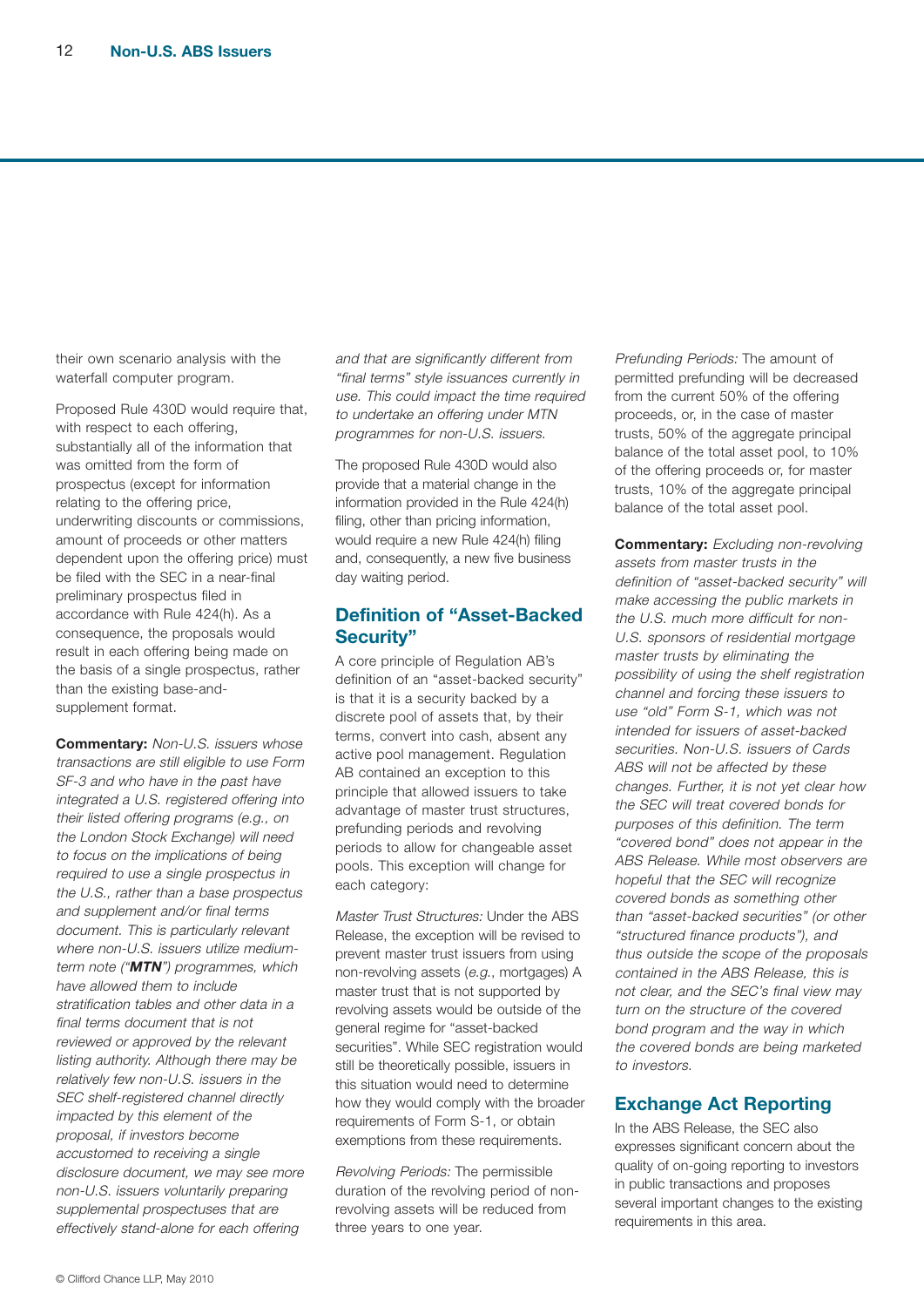#### **Form 8-K and Reporting of Material Changes**

Under the proposals, issuers will be required to file a current report with disclosure pursuant to Item 1111 and Item 1112 if any material pool characteristic of the actual asset pool at the time of issuance of the asset-backed securities differs by one percent or more from the description of the asset pool in the prospectus filed for the offering pursuant to Securities Act Rule 424 (other than as a result of the pool assets converting into cash in accordance with their terms), together with a description of the changes that were made to the asset pool.

The issuer will be required to file a Form 8-K to describe any material change in the sponsor's interest in the offered securities.

#### **Application of 48-hour rule**

Exchange Act Rule 15c2-8(b) currently contains an exception for ABS transactions from the requirement that broker-dealers must deliver a preliminary prospectus at least 48 hours before confirming any sale of the relevant securities. Under the proposals, this exception will be eliminated for all offerings of asset-backed securities, including those involving master trusts.

**Commentary:** This proposal is unlikely to be of significant concern for non-U.S. issuers operating in markets such as Europe and most Asian markets where similar rules are already in place.

# **Privately-Issued Structured Finance Products**

The ABS Release, if adopted, would for the first time require disclosure in private offerings in the U.S. conducted in reliance on Rule 144A and Regulation D to be in line with that required in the

U.S. public markets, effectively eliminating one of the main benefits of this distribution channel: the ability of transaction parties to make judgmental determinations as to what information they consider "material' for purposes of a given transaction. The proposal would introduce a definition of "structured finance products" which, in addition to traditional "asset-backed securities", will broadly cover, among other things, synthetic asset-backed securities and fixed-income or other securities collateralized by any pool of selfliquidating financial assets, such as loans, leases, mortgages, and secured or unsecured receivables. This portion of the proposal represents a major change from prior practice and evidences a clear intention on the part of the SEC to close what it perceives as a disclosure "loophole" in their disclosure regulation.

**Commentary:** Although certain sectors of the U.S. securitization markets have

utilized the Rule 144A distribution channel regularly (particularly, CDOs and synthetics), very few of the most commonly issued asset-backed securities, such as RMBS and Cards ABS, are offered by U.S. issuers in this fashion. However, non-U.S. issuers of traditional and more esoteric assets use Rule 144A offerings to <sup>a</sup> much greater extent and, accordingly, will experience <sup>a</sup> much greater impact from this change. Non-U.S. issuers may be less familiar with Regulation D offerings, which are generally targeted at smaller institutional investors than those covered by Rule 144A, as well as at certain high net worth individuals. It is worth noting that neither "traditional" private placements made by issuers pursuant to Section 4(2) of the Securities Act nor private re-sales under so-called "Section 4(1-1/2)" would be covered by the proposals in the ABS Release because the SEC does not have jurisdiction to amend legislation enacted by Congress. Also, the

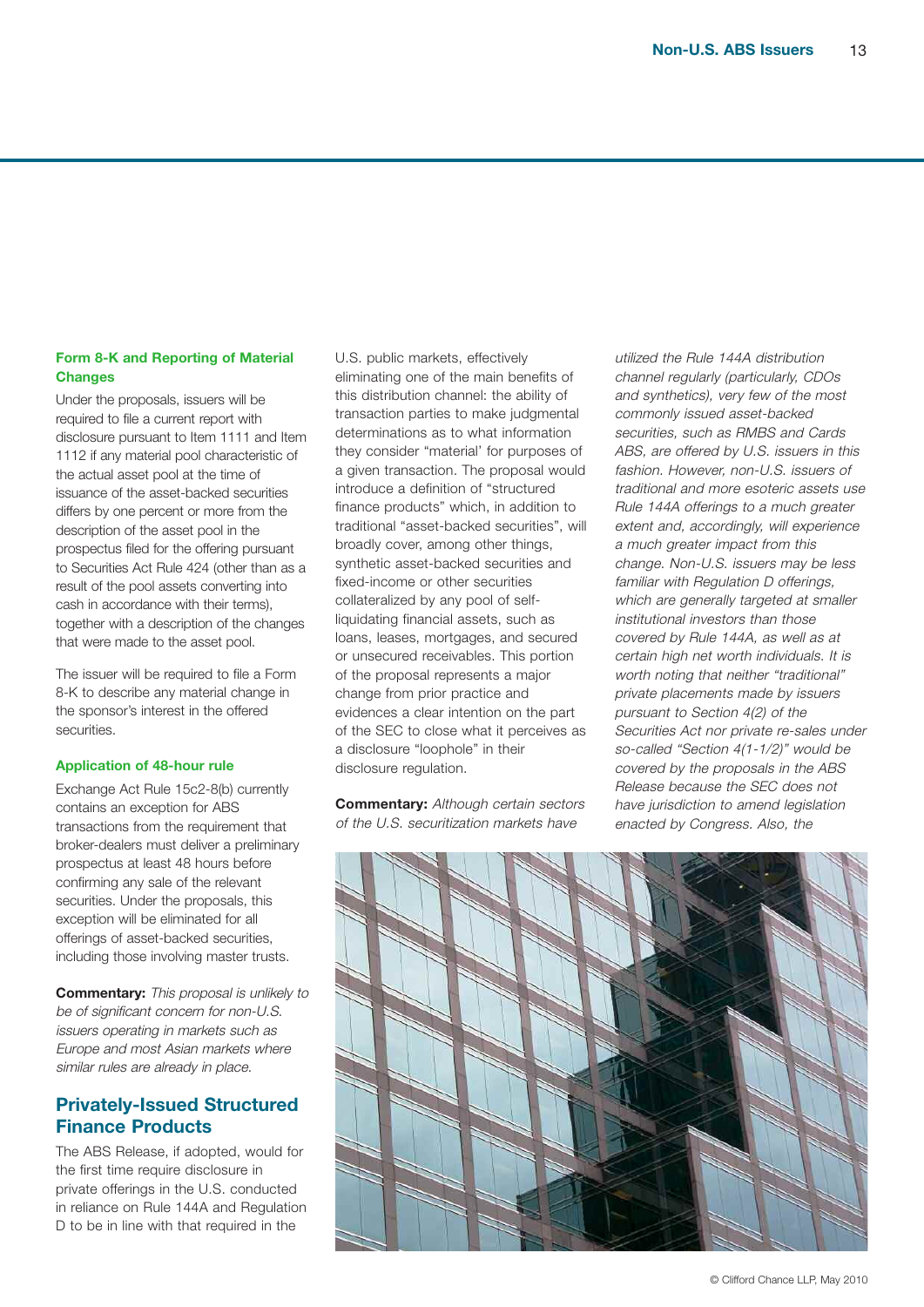proposals would not apply to offerings conducted outside the United States pursuant to Regulation S under the Securities Act.

#### **Additional Disclosure for Resales under Rule 144A**

Additional disclosure to investors will be required for any resale made under Rule 144A or offering under Rule 506 of Regulation D. In particular:

- the underlying transaction agreements for the securities must grant to purchasers (and also, in the case of Rule 144A, any security holder or prospective purchaser designated by the security holder) the right to obtain from the issuer of such securities the information, promptly upon request, that would be required if the transaction were registered under the Securities Act, and, in the case of a Rule 144A offering, such ongoing information as would be required by Section 15(d) of the Exchange Act if the issuer were required to file reports under that section; and
- the issuer must represent that it will provide such information promptly.

**Commentary:** Because the ABS Release seems to distinguish between Rule 144A offerings and Regulation D offerings, in terms of required on-going disclosure (with specific requirements for on-going disclosure only applicable to Rule 144A offerings), non-U.S. issuers may want to put greater focus on the requirements of Regulation D to conduct private offerings in the United States.

#### **Proposed Rule 144 Revisions**

The SEC has also proposed to conform the public informational requirement of

Securities Act Rule 144 to the revisions set out above. Accordingly, in the case of a non-reporting issuers of structured finance products, the issuer must agree in the underlying transaction agreement to provide to any purchaser, any security holder and any prospective purchaser of the securities designated by the holder the right to obtain, upon request of the purchaser or security holder, information that would be required if the offering were registered on Form S-1 or Form SF-1 under the Securities Act and any ongoing information regarding the securities that would be required by Section 15(d) of the Exchange Act, if the issuer were required to file reports under that section. Similarly, the issuer must have represented that it would provide such information to the purchaser, security holder, or prospective purchaser, upon request of the purchaser or security holder.

#### **Notice of Initial Placement of Securities Eligible For Sale Under Rule 144A and Revisions to Form D**

The issuer will be required to file with the SEC a notice on a new Form 144A-SF of the offering for the initial placement of structured finance products that are represented as eligible for resale under Rule 144A. The notice would include information regarding major participants in the securitization, the date of the offering and initial sale, the type of securities being offered, the basic structure of the securitization, the assets in the underlying pool, and the principal amount of the securities being offered. The notice would also provide that in submitting the notice, the issuer is undertaking to furnish the offering materials relating to the securities to the SEC upon written request.

This notice must be filed with the SEC no later than 15 calendar days after the first

sale of securities in the offering, unless the end of that period falls on a Saturday, Sunday or holiday, in which case the due date would be the first business day following such period.

If an issuer has failed to file Form 144A-SF, then Rule 144A will not be available for subsequent resale of newly issued structured finance products of the issuer or affiliates of the issuer.

Form D will also be amended to collect the same information that the SEC is proposing to require to be provided in proposed Form 144A-SF.

**Commentary:** Non-U.S. issuers may be particularly impacted by this requirement as they will be obliged to integrate this notice with other public notice requirements in their home jurisdiction and/or with the relevant listing authority (if the offered securities are listed).

#### **New Rule 192 of the Securities Act**

An issuer of privately-issued structured finance products will be required to provide, upon the investors' request, information as would be required if the transaction were registered (or ongoing information). This rule is intended to provide a basis for sanction by the SEC of any issuer that fails to provide such information on a timely basis.

#### **Implications for Sponsors of Asset-Backed Commercial Paper Conduits**

On their face, the proposals in the ABS Release apply to offerings of assetbacked commercial paper ("**ABCP**"). Most ABCP sold in the United States is offered in private placements with very little disclosure on underlying pool assets or other matters covered by Regulation AB. However, unlike almost all other types of asset-backed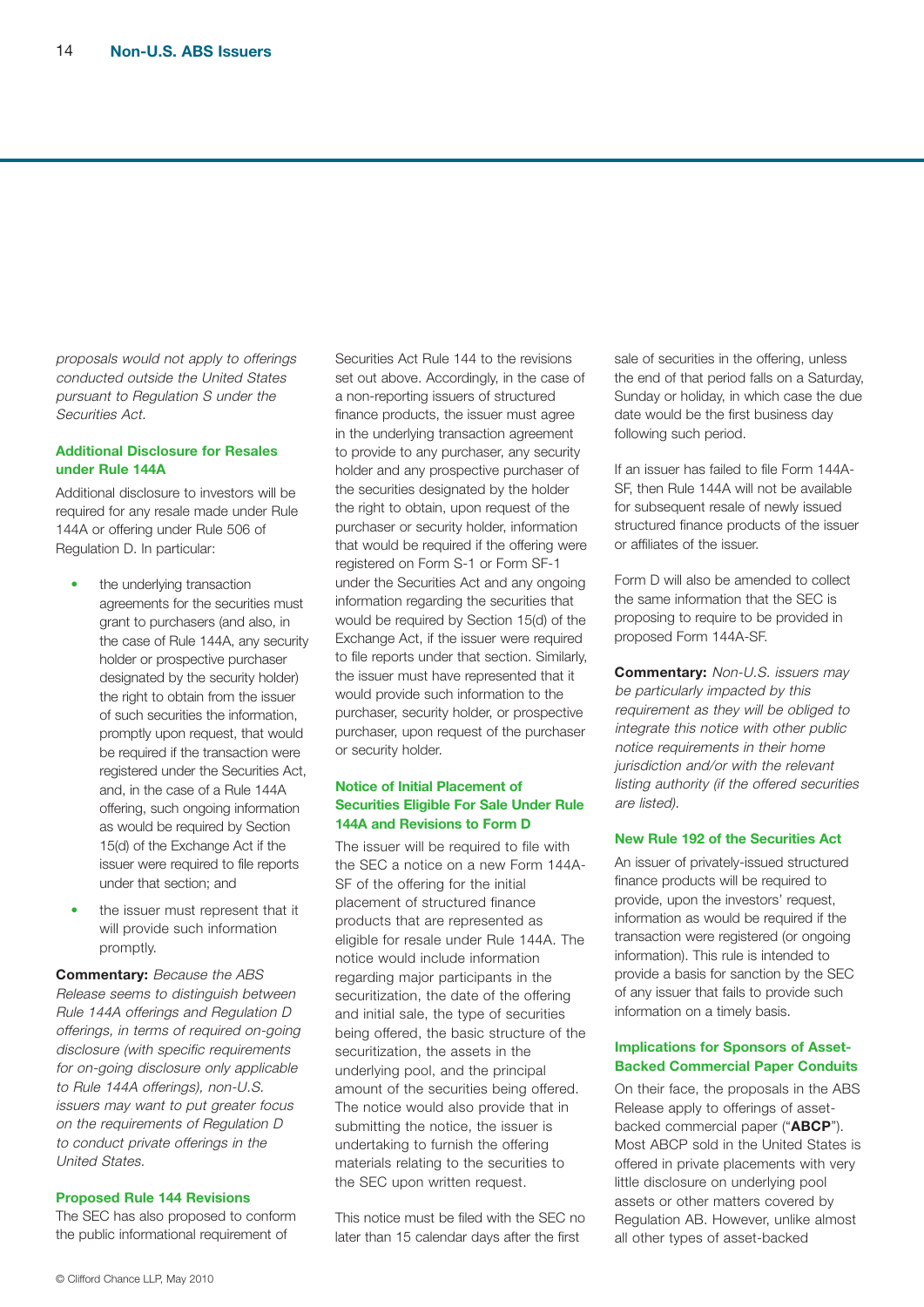securities, ABCP either is, or may readily be, sold pursuant to the Section 4(2) exemption (which is not covered by the proposals in the ABS Release, as noted above). Accordingly, unless the proposals in the ABS Release are revised to address this point, it is possible that issuances of ABCP will not fall into the disclosure requirements in the proposals.

**Commentary:** Non-U.S. sponsors of ABCP conduits should bear in mind that, even if offerings of commercial paper by their conduits wind up being not strictly covered by the ABS Release, they may want to consider whether "best practice" might not involve taking <sup>a</sup> closer look at the level of disclosure program documentation.

# **Transition Period**

The SEC anticipates that, if adopted, the new and amended rules set forth above would apply to asset-backed securities that are issued after the implementation date of the new requirements. In addition, a transition period will be provided by the SEC after the final version of the ABS Release is adopted.

# **Conclusion**

From its broad scope and innovative provisions, the ABS Release represents the most significant governmental initiative in the U.S. to date in the area of regulation of the securitization markets. The requirement that effectively all investors in structured finance products receive loan-level data accompanied by a bespoke computer model has the potential to revolutionize the securitization markets in the U.S. and around the world. In addition, by harmonizing disclosure in the public and private markets, the SEC sends a strong signal that they expect a greater degree of integrity and "best practice" in the offering and sale of asset-backed securities.

The proposals in the ABS Release have the potential to benefit non-U.S. issuers of asset-backed securities and other structured products if U.S. investors embrace the new approach to disclosure and offering methodology, restoring a vibrant market for these products in the U.S. and providing non-U.S. issuers with a meaningful alternative to the European, Asian and other domestic markets.

At the same time, these potential benefits will come with a not insignificant cost as non-U.S. issuers will seek to adapt to the new requirements and harmonize them with other regulatory initiatives to which they may also be subject in their home markets. In addition, non-U.S. issuers are also currently grappling with the implications of the SEC's separate Rule 17g-5, effective June 2, 2010, which regulates conflicts of interest at NRSROs subject to regulation by the SEC but that places significant burdens on arrangers of asset-backed securities offerings where there is a rating from at least one NRSRO which is paid for by the arranger.

Market participants and other observers will be keenly following the comment process on the ABS Release with the SEC over the next several months for signs of the level of acceptance of these proposals and the chance that they will either be adopted largely in their current form or, alternatively, substantially revised prior to adoption. The degree of take-up of the proposals in the U.S. may also signal whether the ideas proposed by the SEC in the ABS Release wind up setting global standards for the industry.